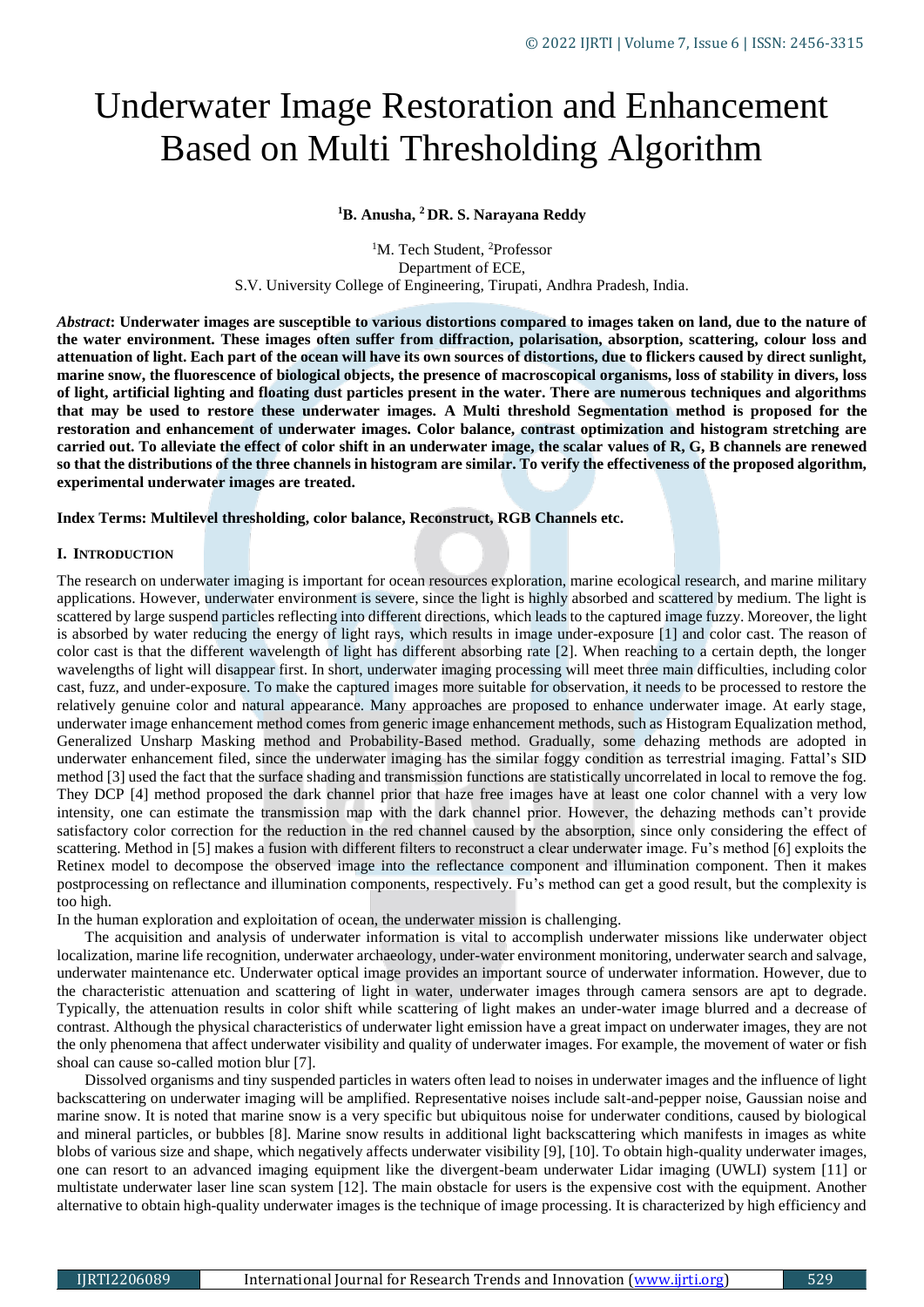low cost. In recent years, underwater image processing has become a hot topic in underwater technology. By using histogram equalization [13] we can increase the contrast enhancement of an image. And multilevel thresholding[14][15] image segmentation is also useful for the increase quality of underwater images. Generally, underwater image processing concerns two techniques, i.e. image restoration and enhancement. Image restoration is based on a physical model about original image. The images are taken from real world underwater image enhancement RUIE images and some of the taken from the internet.

### **II. LITERATURE SURVEY**

In this subsection we are going to discuss about the works which are already carried out by the scientists or research scholars in the field of the underwater-image reconstruction.

In this paper [2], the nonlinear approximation of the reconstruction of images is explained by using the Huygens Fresnel diffraction patterns, here again the SAR images is used as a target image which can be used to make up a knowledge of a hologram for all the frequencies and angles to inspect target.

In this paper [3], describes about a method of recording by combining back-illumination of the in-line objects with an off-axis reference beam which produces the low-aberration holograms. The experiments conducted in their paper concluded by saying that the use of off-axis scheme with the normal incidence of the object beam on the holoplates which can provide the reduction of the aberrations without any additional compensation at the reconstruction stage.

In this paper [4], Reconstruction of an underwater object from a sequence of the images distorted by moving the water waves is a challenging task. Here they use the bi spectrum technique to analyse the raw images in a sequence and recover the phase information of the true object. The limitations of the paper consist of, it doesn't support on large computer memory and high computation (if dimension of image >3).

In this paper [5], presents the three-dimensional vision techniques in the field of the computer vision aims mainly for the reconstructing a scene which finds its three-dimensional geometrical information. the scene of the geometry and the pose of the camera are unknown with the problem to be addresses is very close to the problem of the computer vision and in the computer vision namely SFM (structure from Motion). The reconstruction method developed in this paper is very well extended for further to the segment of the top of the surfaces of the cuboid shaped objects which are considered as the interest at which the objects can be reconstructed using some of the reconstruction process.

In paper [6] a novel retinex-based enhancing approach is proposed to enhance single underwater image. This Paper [7] assumes that there are three independent cone systems, each starting with a set of receptors peaking, respectively, in the long-, middle-, and short-wavelength regions of the visible spectrum. Each system forms a separate image of the world in terms of lightness that shows a strong correlation with reflectance within its particular band of wavelengths. These images are not mixed, but rather are compared to generate color sensations. The problem then becomes how the lightness of areas in these separate images can be independent of flux.

[8][9] papers are dehazing techniques for the images using multiscale retinex enhancement algorithm. Paper[10] extraction of structure in an image by using relative standard deviations.[11] describes underwater image dehazing by using wavelength compensation and dehazing. Paper [12] describes the quality measures of underwater image are given better result. Paper [13] describes that the histogram equalization it is first method to enhance the image contrast by using thresholding algorithms and after that we have an extended method of histogram equalization is adaptive histogram Equalization. Paper [14] under water images are have some distractions due to light scattering in the water and different wavelength of light. To enhance the underwater image modified water wave optimization used.

### **III. FUNDAMENTALS OF UNDERWATER IMAGING**

The propagation of light differs in water and air. In the light propagation in water, there are several important factors that result in attenuation and scattering of light. The density of water is greater than air, which causes the attenuation of light. Water selectively scatters and absorbs certain wavelengths of visible light. Suspended particles in water affect the light transmission and produce scattering of light. Various types of noise occur for example marine snow that causes additional light backscattering. Temperature and salinity also cause the light scattering. To summarize, the light attenuation and scattering are more serious in water than air. As a result, underwater optical images are apt to blur along with lower contrast. The light received by an underwater camera can be divided into three components: direct component, forward scattered component and backward scattered component. The total light intensity received by the camera sensor can be expressed as:

$$
E_T = E_d + E_f + E_b \tag{1}
$$

Where ET represents the total light intensity; Ed the direct component; Ef the forward scattered component; Eb the backward scattered component. The three components can be calculated as follows. For direct component, it can be calculated as:  $E_d = Je^{-cd}$ (2)

where J is the reflection part from the object after receiving light from an illumination source; c is the attenuation coefficient; d is the distance between the object and the sensor. For forward scattered component, it is given by  $E_f = E_d * g = Jt * g$  (3)

where g is the point spread function (PSF) for predicting beam propagation and imaging system performance [45], [46]. t is defined as t = e −cd, As can be seen from Eq.(3), the forward scattered component Ef is the convolution of the direct component and PSF. For backward scattered component, it can be expressed as:

$$
E_b = B_{\infty}(1 - t) \tag{4}
$$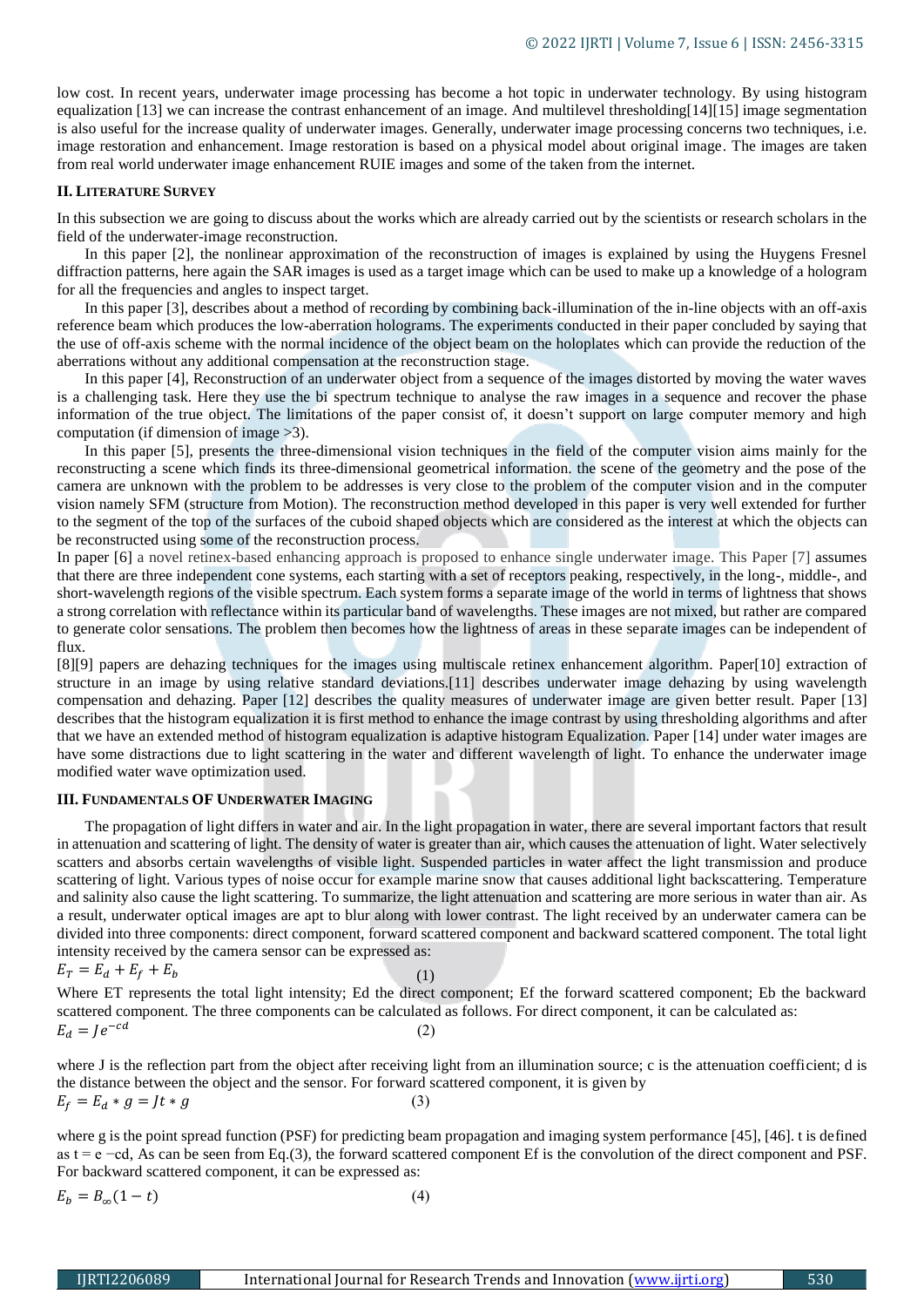where g is the point spread function (PSF) for predicting beam propagation and imaging system performance. t is defined as  $t = e$ −cd. As can be seen from Eq(2), the forward scattered component Ef is the convolution of the direct component and PSF. For backward scattered component, it can be expressed as:

$$
E_T = Jt + B_{\infty}(1 - t) \tag{5}
$$

# **IV. PROPOSED METHOD**

In proposed method, RGB colours can be separated and color balance is applied then Adaptive histogram analysis done then Mutlithresholding image segmentation is applied to get better result. The working flow of proposed method is given in fig.3.

# A. COLOR BALANCE

Images are taken from the foggy environment and underwater it looks similar. But the dehazing algorithms are applied to both the images the results were not satisfactory. Because the main reason is that the attenuation of light differs in different environments. In a foggy environment, the attenuation of light with different wavelengths is similar. In an underwater environment, the attenuation of light varies with different wavelengths. Fig. 1 displays three randomly selected foggy images and their corresponding histograms. The histogram of different channels are look like similar including peaks and width. Fig.2 presents three randomly selected underwater images and corresponding histograms. As can be seen, the color deviation of the underwater images is severe and the contrast is seriously degraded. The peaks and troughs of the different channels of the first two images are similar, except that the single channel values corresponding to the peaks and troughs are different.it is noted that the third picture is taken in the deep sea without light illumination. To relieve the effect of color shift, a color balance algorithm is proposed by which the single channel value of the histogram in each color channel of an underwater image is moved to a similar position.



**Fig. 1: Foggy images and histograms.**



**Fig. 2: Underwater images and histograms.**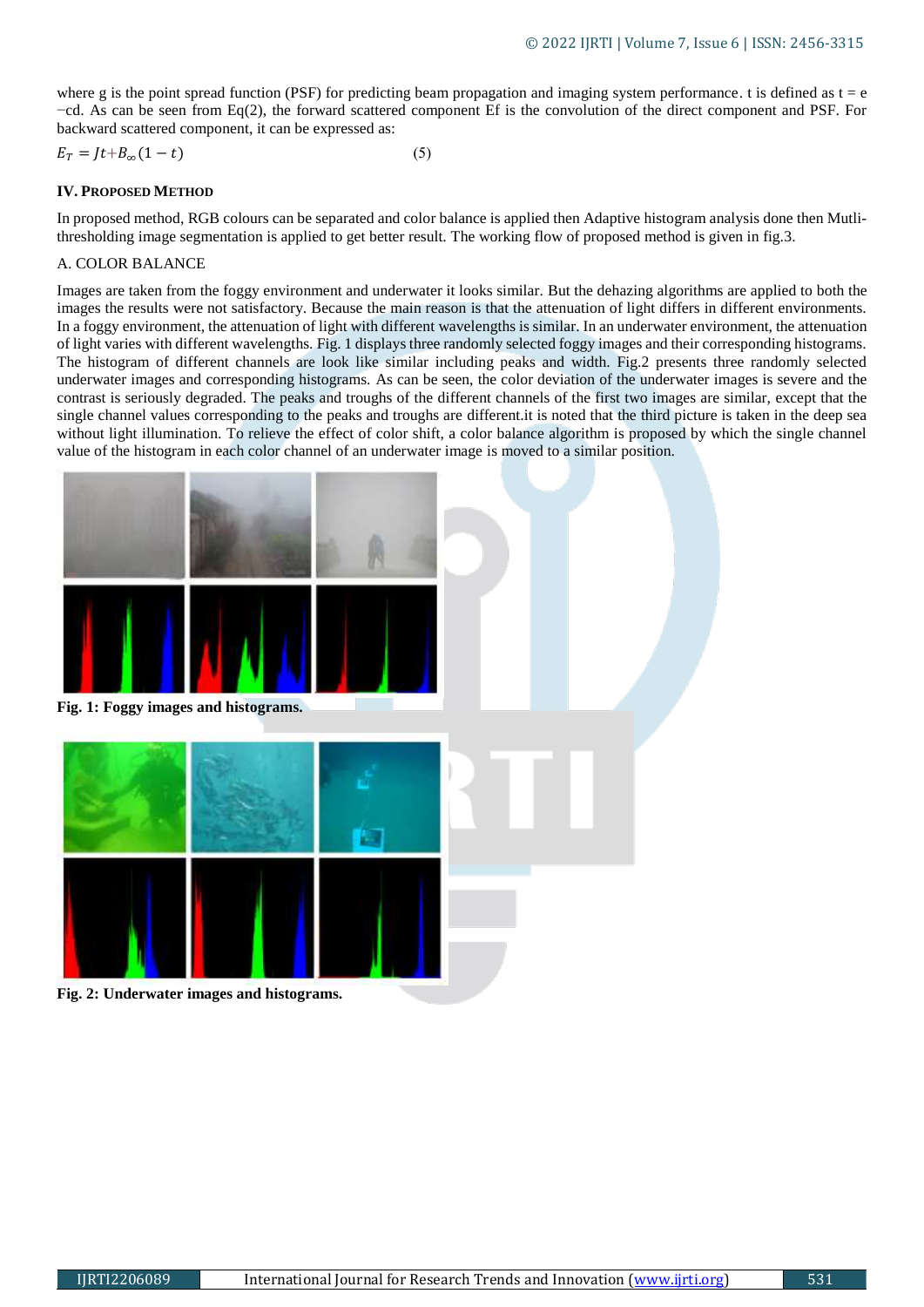

# **Fig. 3: Process of Enhancement of underwater Image**

# B. ADAPTIVE HISTOGRAM ANALYSIS

In general histogram equalization is considered for increasing the global contrast of an image. This means that the same transformation function is used to transform all the image pixels. This approach work well for most cases but when the image contains regions that are significantly lighter or darker than most of the image, the contrast in those regions will not be sufficiently enhanced. some cases we want to enhance details over small areas in an image rather than whole image. This problem can be solved if we use a transformation function that is derived from the neighborhood of every pixel in the image. In adaptive histogram the image is divided into small blocks called tiles (e.g., 64tiles(8x8) is a common choice). Then each of these blocks is processed under histogram equalization [13]. Finally, we combine the all the block together.it will better contrast for the images.

# C. MULTI LEVEL THRESHOLDING

The bi-level thresholding method and multilevel thresholding method occupy important positions in image segmentation. The bi-level thresholding method involves one threshold value and an image is divided into the foreground and background. That is to say, the bi-level thresholding method is effective and feasible for simple images. However, the method cannot be applied to complex images that contain multiple objects. Therefore, the multilevel thresholding method is used to segment complex images. The purpose of the optimization problem is to obtain the best values in the restricted space. Multilevel thresholding is transformed into an optimization problem that analyzes and finds the best threshold vectors by maximizing the objective function. Kapur's entropy is an important and unsupervised technique, and it has been used extensively to solve the image segmentation problem by obtaining the optimal threshold values. The entropy of a given segmented image indicates the compactness and separateness between different classes. Assuming that [t1, t2 tn] are the optimal threshold values based Kapur's entropy[14], an image is split into various classes. The formula is as follows

$$
\boldsymbol{P}_i = \frac{h_i}{\sum_{i=0}^{L-1} h(i)}\tag{6}
$$

Where hi is the number of pixels with gray level i, N is the total number of pixels, and L is the number of levels in a given image.

$$
f(t1, t2, t3 \dots \dots \dots t n) = H_0 + H_1 + H_2 + \dots + H_n \quad (7)
$$

Where**,**

$$
H_0 = -\sum_{i=0}^{t} \frac{P_i}{\omega_0} ln \frac{P_i}{\omega_0}, \omega_0 = \sum_{i=0}^{t} P_i
$$
 (8)

$$
H_1 = -\sum_{i=t_1}^{t_2-1} \frac{P_i}{\omega_1} ln \frac{P_i}{\omega_1}, \omega_1 = \sum_{i=t_1}^{t_2-1} P_i
$$
 (9)

$$
H_2 = -\sum_{i=t_2}^{t_3-1} \frac{P_i}{\omega_2} \ln \frac{P_i}{\omega_2}, \omega_2 = \sum_{i=t_2}^{t_3-1} P_i \tag{10}
$$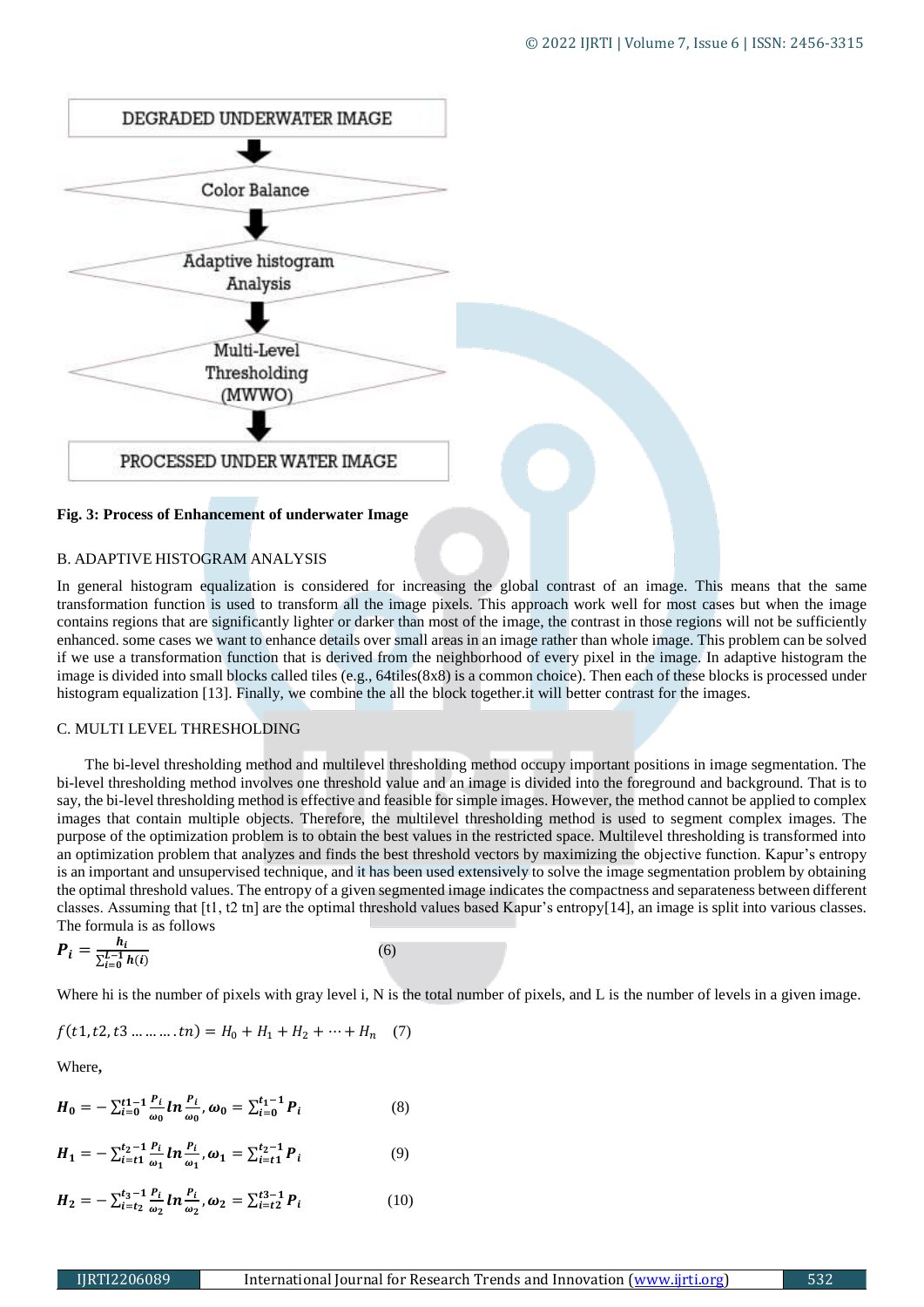$$
H_n = -\sum_{i=t_n}^{L-1} \frac{P_i}{\omega_n} \ln \frac{P_i}{\omega_n}, \omega_n = \sum_{i=t_n}^{L-1} P_i \tag{11}
$$

H0, H1, …, Hn are the Kapur's entropies of the distinct classes, and ω0, ω1, …, ωn are the probabilities of each class MWWO-based multilevel threshold method [14] Water waves represent search agents. Their positions represent the image segmentation thresholds, and the fitness values of the waves are determined according to the change of the position. We update the optimal wave by comparing the fitness value and the optimal position provides the optimal threshold for segmentation. Water waves represent search agents. Their positions represent the image segmentation thresholds, and the fitness values of the waves are determined according to the change of the position. We update the optimal wave by comparing the fitness value and the optimal position provides the optimal threshold for segmentation.

# **IV. SIMULATION RESULTS**

. Input images are processed using existing method and proposed method and their results are compared.



 **Fig 4: simulated results** (a)Input image (b)Existing Method output (c) Proposed method output